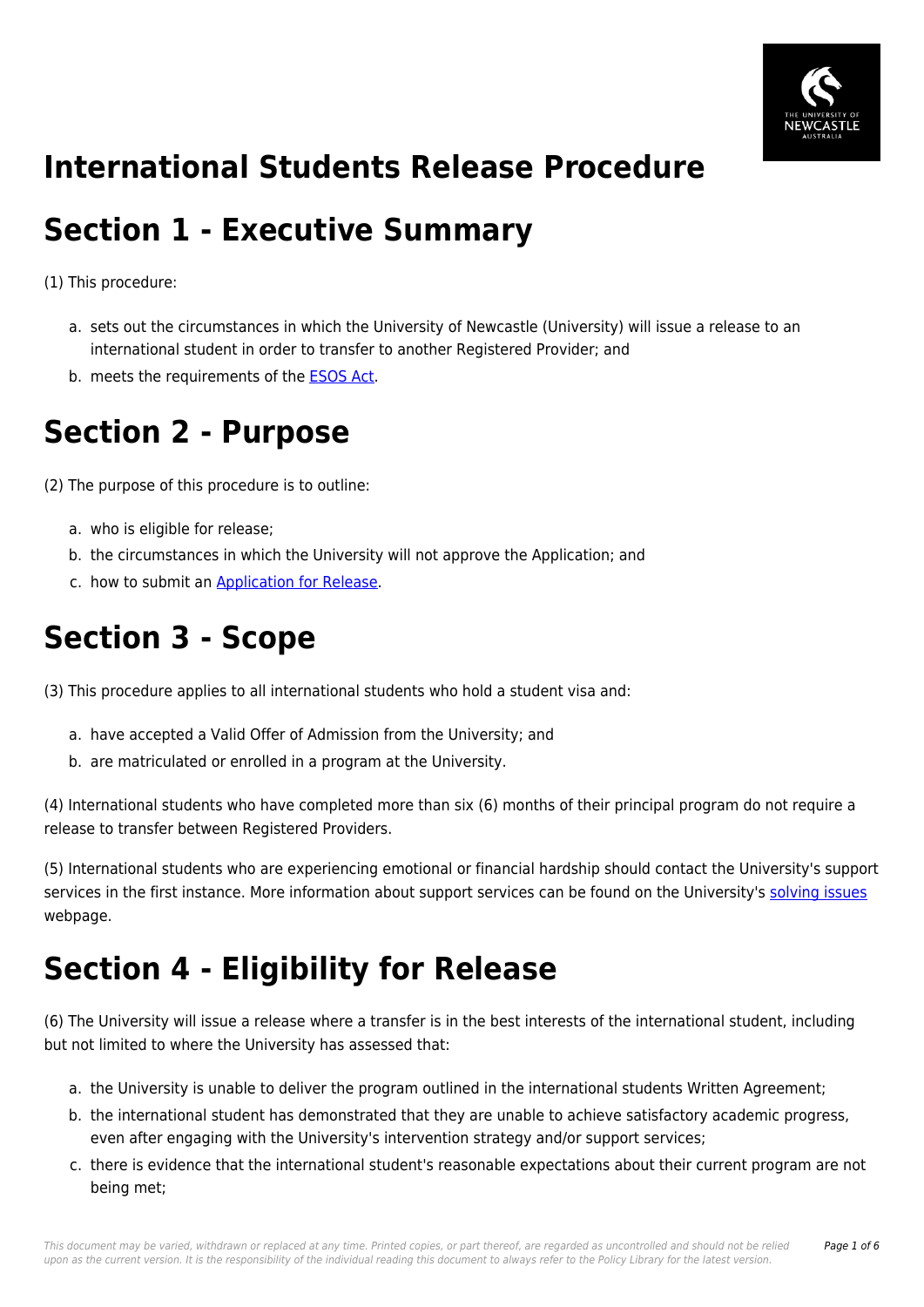- d. there is evidence that the international student was misled by the University or an education or migration agent regarding the University or its program, and the program is therefore unsuitable to their needs and/or study objectives;
- e. an appeal (internal or external) on another matter results in a decision or recommendation to release the international student;
- f. the international student is enrolled in a Higher Degree by Research Program and the Dean of Graduate Research supports the change;
- g. the international student has a government sponsor who considers the change to be in their best interests and provides written support for the transfer; or
- h. there is evidence that exceptional compelling or compassionate circumstances exist (as defined in the University's [Admission Procedure Manual - Coursework Programs](https://policies.newcastle.edu.au/document/view-current.php?id=237) and the [Application for Release](https://policies.newcastle.edu.au/download.php?id=169&version=6&associated)) and these circumstances will be improved if the international student transfers to another institution.

## **Section 5 - Grounds for Refusal of Release**

(7) The University may refuse to issue a release if the international student:

- a. has any outstanding debt to the University;
- b. wants to transfer to another program at a lower AQF level;
- c. has not engaged with the University's intervention strategy and/or support services;
- d. has been reported to the Australian Government for any reason;
- e. has changed their mind about their program this includes international students enrolled in preparatory or pathway programs, or international students wanting to change to a program outside their previous field of study;
- f. wants to enrol in a similar program at a different provider;
- g. finds the distance from their place of residence to the campus of study is problematic;
- h. indicates financial hardship, including the inability to pay tuition fees as required;
- i. is included in a third party contractual arrangement between the University and another institution;
- j. has not submitted sufficient supporting documentation or the supporting documentation is false or misleading; or
- k. where it considers the transfer will jeopardise progression through a packaged program.

## **Section 6 - Applying for Release**

(8) To apply for a release, an international student must submit a complete [Application for Release](https://policies.newcastle.edu.au/download.php?id=169&version=6&associated) and:

- a. have an unconditional offer of admission from another institution; or
- b. a conditional offer of admission from another institution with conditions that can only be met after an approved release.

(9) Where the international student is under 18 years of age their parent or legal guardian must provide written consent to the transfer.

(10) Where the international student is under 18 years of age and is not being cared for in Australia by a parent or suitable nominated relative, supporting documentation must also include written confirmation that the receiving registered provider confirms to accept responsibility for approving the international student's accommodation, support and general welfare arrangements.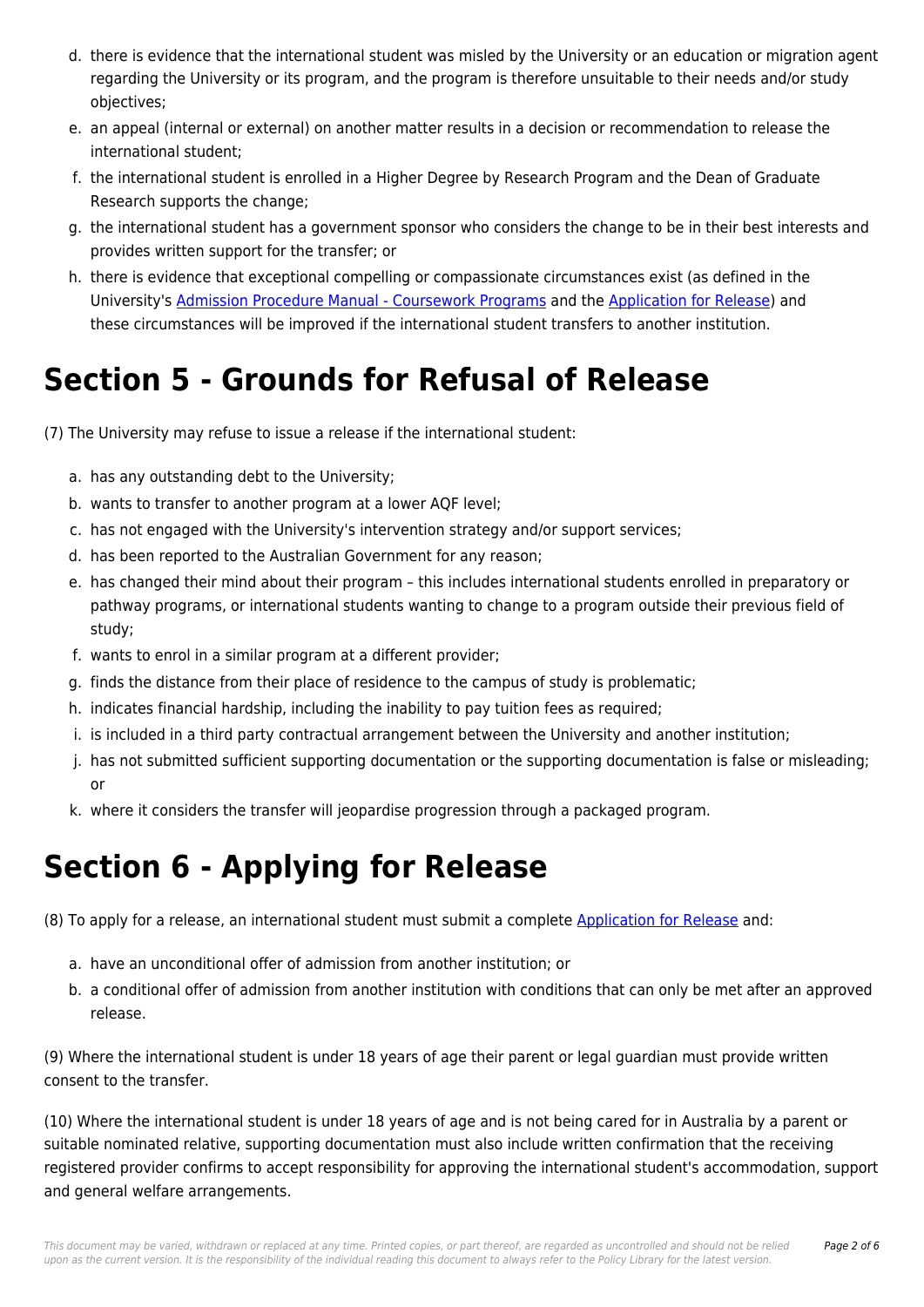(11) Where the international student has a government sponsor supporting documentation that indicates support for the transfer must be obtained and provided.

(12) The University will only assess applications that are complete and that have all relevant supporting documentation attached. Supporting documentation must be an original document or certified copy and written in English or a certified translation provided.

#### **Section 7 - Notification of Decision**

(13) The international student will be notified of the outcome of their application within ten (10) working days of lodgement of a complete Application for Release (including all supporting documentation).

(14) The notification will be emailed to the international student's contact email.

(15) The University will maintain records of all release requests and the assessment of and decision regarding the request for two years after the international student ceases to be an accepted international student.

(16) If the application is approved:

- a. the University will issue a release notification at no cost to the international student;
- b. the international student is responsible for contacting Department of Home Affairs to seek advice on their student visa – the notification will advise of this requirement;
- c. the international student will be responsible for formally withdrawing from their studies at the University the notification will set out the required steps;
- d. the University will notify relevant Australian Government authorities, including reasons for issuing the release; and
- e. the international student's electronic Confirmation of Enrolment (CoE) will be cancelled by the University.

(17) If the Application is refused, the notification will set out:

- a. the reason/s for the decision; and
- b. the international student's right to lodge an appeal within 20 working days.

(18) The University will not finalise the international student's refusal status in PRISMS until:

- a. an appeal finds in favour of the University; or
- b. the international student has chosen not to access the appeals process within the 20 working day period; or
- c. the international student withdraws from the process.

## **Section 8 - Appealing the Decision**

(19) If an application is refused the international student has the right to appeal this decision if they are of the belief the application was not assessed in accordance with this procedure.

(20) International students who choose to appeal a decision made under this procedure must do so in writing to the Office of the Deputy Vice-Chancellor Global (SDVC-GlobalEP@newcastle.edu.au).

(21) The appeal must be lodged within 20 working days after receiving an outcome for the Application for Release.

(22) The University will commence assessment of the complaint or appeal within 10 working days of it being received.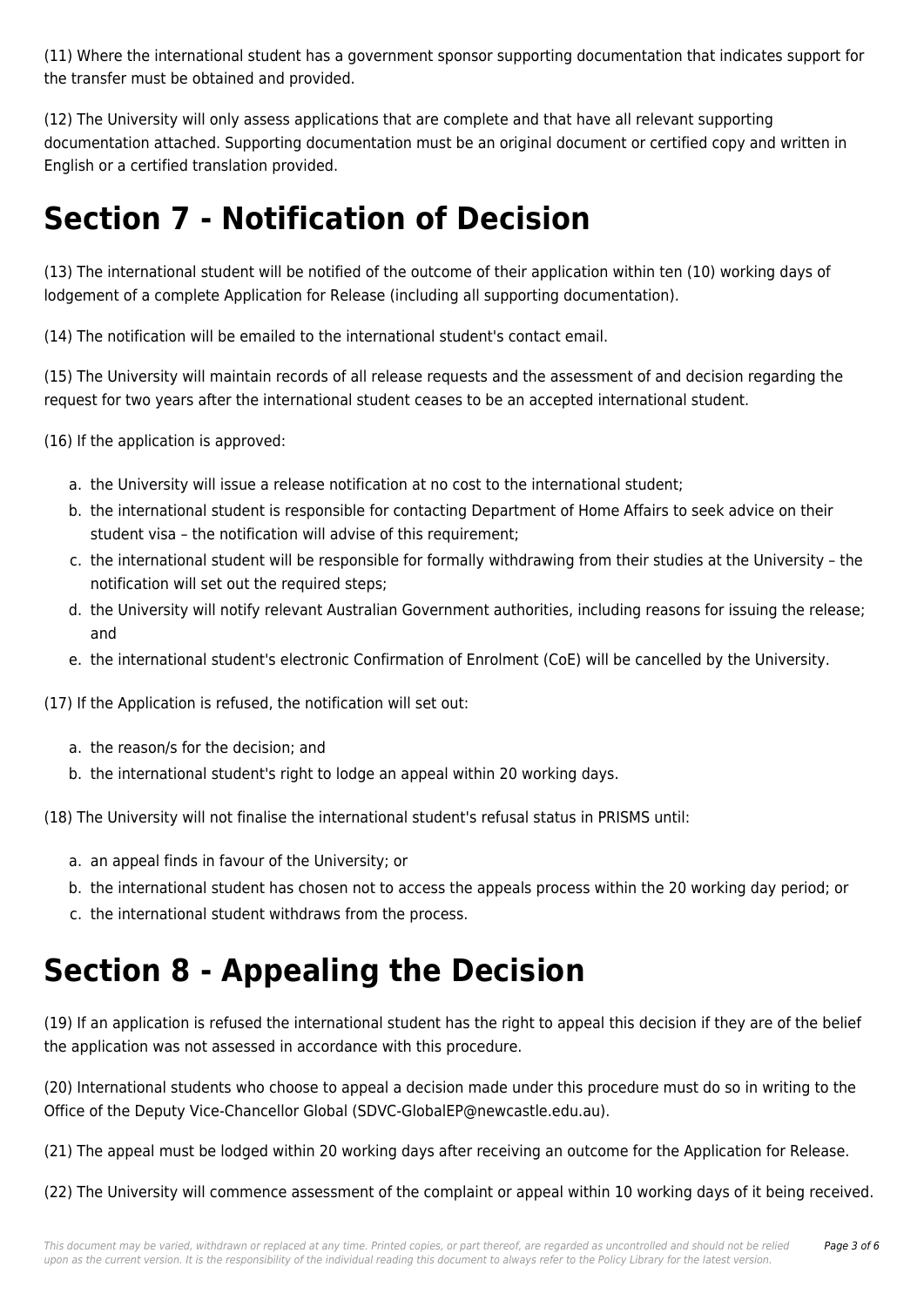(23) Applicants making an appeal will need to demonstrate that the original decision should not have been made, or should have been made differently. It is recommended that evidence to support the appeal is provided to enable a review of the decision to be conducted.

(24) The outcome of the appeal will either be:

- a. to dismiss the appeal as the grounds for the appeal are unsubstantiated; or
- b. to uphold the appeal and action the Release.

(25) If the appeal is dismissed, the international student will be provided with a written statement of the outcome of the appeal, including detailed reasons for the outcome, within 10 working days of concluding the review.

(26) If the appeal is upheld the University will:

- a. immediately implement the decision or recommendation; and/or
- b. take the preventive or corrective action required by the decision; and
- c. advise the international student of the action taken.

(27) Assistance in preparing an appeal may be provided by a Student Advocate - contact the Office of Student Advocacy at the following email address – studentadvocates@newcastle.edu.au.

## **Section 9 - Definitions/Dictionary**

(28) In the context of this document:

- a. "Valid Offer of Admission" means a document issued by the University that offers a prospective International student a place into a program, with commencement within a specified timeframe.
- b. "Written Agreement" means the contract between the University and the international student that sets out the program and related education services to be provided, fees payable, and information in relation to refunds.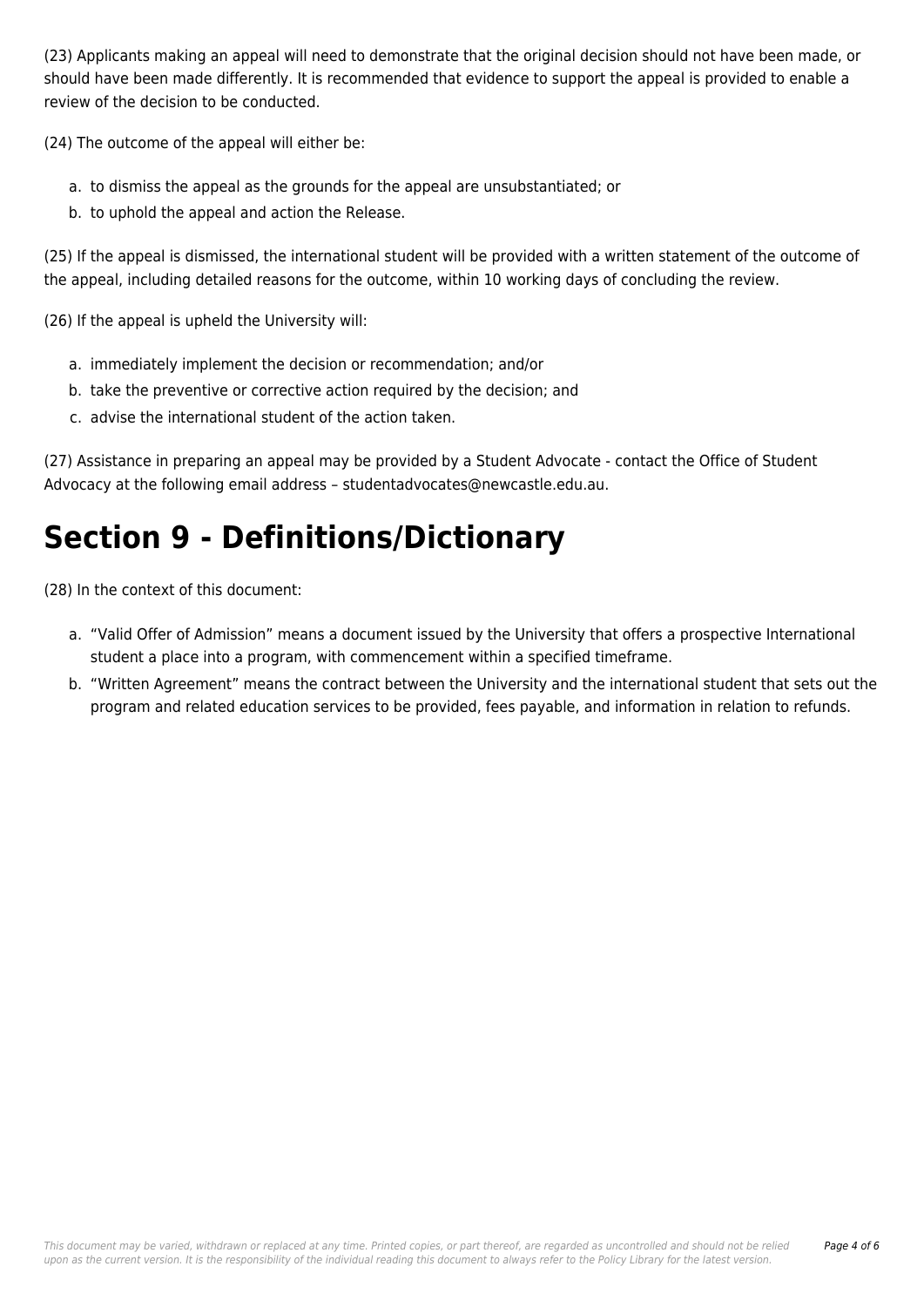#### **Status and Details**

| <b>Status</b>             | Current                                                             |
|---------------------------|---------------------------------------------------------------------|
| <b>Effective Date</b>     | 15th October 2021                                                   |
| <b>Review Date</b>        | 15th October 2024                                                   |
| <b>Approval Authority</b> | Deputy Vice-Chancellor Global                                       |
| <b>Approval Date</b>      | 15th October 2021                                                   |
| <b>Expiry Date</b>        | Not Applicable                                                      |
| <b>Enquiries Contact</b>  | Jonathan Hynes<br>Manager, International Admissions<br>02 4055 3004 |
|                           | <b>International Admissions</b>                                     |

#### **Glossary Terms and Definitions**

**"University"** - The University of Newcastle, a body corporate established under sections 4 and 5 of the University of Newcastle Act 1989.

**"Working day"** - Any day other than Saturday, Sunday, or a public holiday in Newcastle, on which business may be conducted.

**"Campus"** - The Callaghan campus (being the land bounded by, but not including, University Drive, Highway Route 123, the main Northern rail line and the Shortland waters golf course); i. the Newcastle CBD campus: a. Hunter Street, Worth Place, Northern rail line and Steel Street; b. being the land bounded by, but not including, Auckland Street, Hunter Street, Darby Street and King Street; c. being the land bounded by, but not including, Auckland Street, Gibson Street, Laman Street and Charles Street; d. being the land bounded by, but not including, King Street, Pacific Street, Ocean Street, Shortland Esplanade, Church Street and Watt Street; ii. the Ourimbah campus (being that part of Ourimbah bounded by, but not including, Chittaway Road, Brush Road and the Northern rail line).

**"Confirmation of Enrolment (CoE)"** - Means the document issued through the Australian Government's relevant department and associated systems, by authorised officers of the University that confirms that an international student is eligible to enrol in a course. The CoE is required under Commonwealth Legislation for the student visa.

**"Financial hardship"** - An inability to meet basic living needs.

**"Packaged program"** - Two or more programs bundled together and offered to and/or accepted by an international student.

**"Principal program"** - The highest qualification, usually the main or last program, in a packaged program.

**"Program"** - When referring to learning, a program is a sequence of approved learning, usually leading to an Award. For all other uses of this term, the generic definition applies.

**"Registered Provider"** - An Australian educational institution listed in the Commonwealth Register of Institutions and Courses for Overseas Students (CRICOS) and therefore having a current CRICOS provider number/code.

**"Third party"** - A person or group other than the University or any of the University's partner institutions.

**"International student"** - A student (as defined by the University) who is not an Australian citizen, Australian Permanent Resident or New Zealand citizen (or dual citizenship holders of either Australia or New Zealand). This